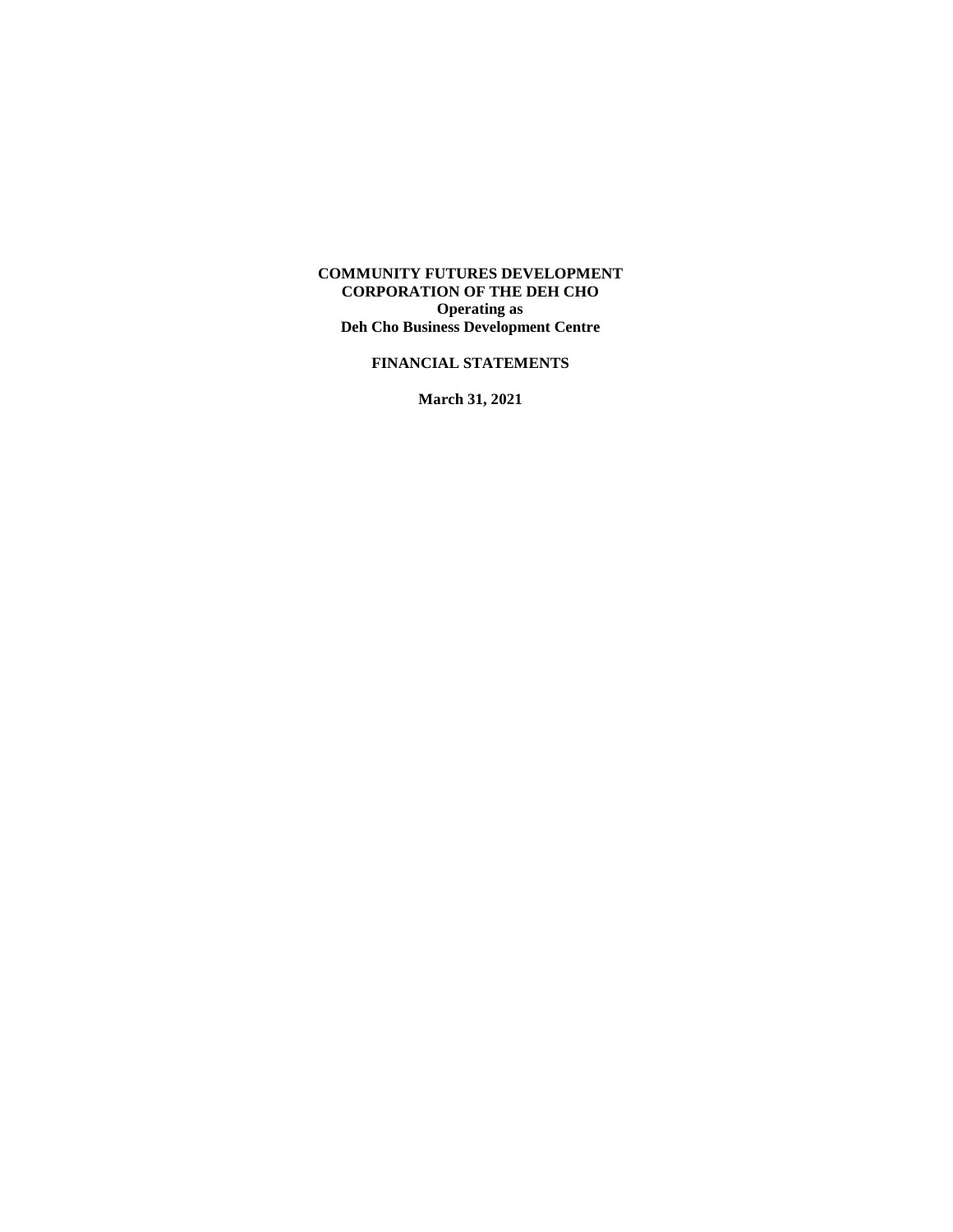### **INDEPENDENT AUDITOR'S REPORT**

# **MANAGEMENT'S RESPONSIBILITY FOR FINANCIAL REPORTING**

# **FINANCIAL STATEMENTS**

| Statement I         | <b>Statement of Financial Position</b>        |               |
|---------------------|-----------------------------------------------|---------------|
| Statement II        | Statement Change in Net Assets                | $\mathcal{D}$ |
| Statement III       | Statement of Revenue and Expenditures         | $\mathcal{R}$ |
| <b>Statement IV</b> | <b>Statement of Cash Flow</b>                 | $4 - 5$       |
|                     | Notes to the Financial Statements             | $6 - 13$      |
|                     | Schedule of Project Revenues and Expenditures | 14            |

#### **Page**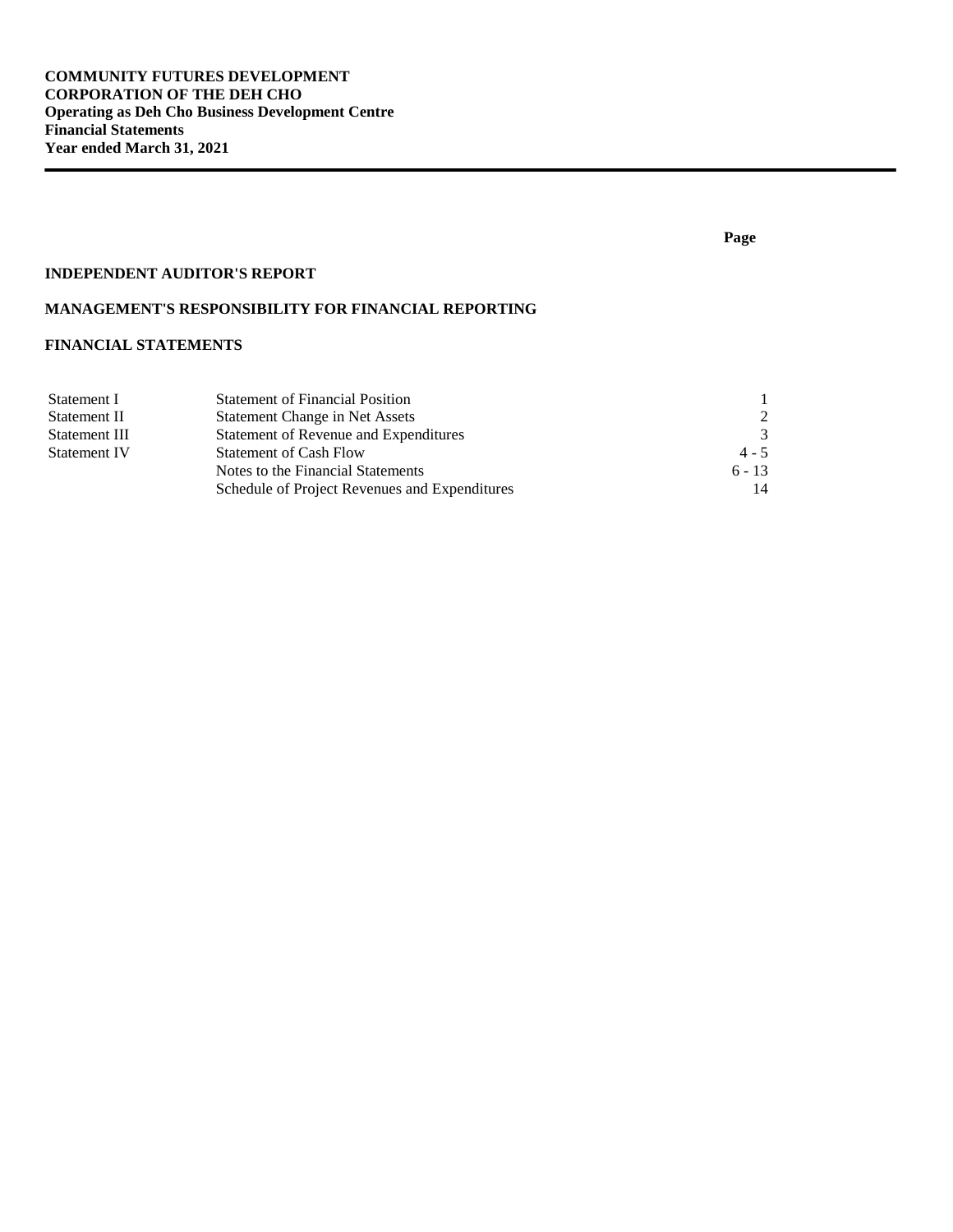

**CHARTERED PROFESSIONAL ACCOUNTANTS** 

P.O. Box 20072 4910 - 50th Street, 2nd Floor EPR Yellowknife Building Yellowknife, NT X1A 1R6

> Tel: (867) 669-0242 Fax: (867) 669-7242

www.epryellowknife.ca

# **INDEPENDENT AUDITOR'S REPORT**

To the Directors of Community Futures Development Corporation of the Deh Cho Operating as Deh Cho Business Development Centre

#### Opinion

We have audited the accompanying financial statements of Community Futures Development Corporation of the Deh Cho, which comprise the statement of financial position as at March 31, 2021, statement of change in net assets, statement of revenue and expenditures, and statement of cash flow for the year then ended, and notes to the financial statements, including a summary of significant accounting policies.

In our opinion, the accompanying financial statements present fairly, in all material respects, the financial position of Community Futures Development Corporation of the Deh Cho as at March 31, 2021, and the results of its operations and its cash flows for the year then ended in accordance with Canadian accounting standards for not-for-profit organizations.

# **Basis for Opinion**

We conducted our audit in accordance with Canadian generally accepted auditing standards. Our responsibilities under those standards are further described in the Auditor's Responsibilities for the Audit of the Financial Statements section of our report. We are independent of Community Futures Development Corporation of the Deh Cho in accordance with the ethical requirements that are relevant to our audit of the financial statements in Canada, and we have fulfilled our other ethical responsibilities in accordance with these requirements. We believe that the audit evidence we have obtained is sufficient and appropriate to provide a basis for our opinion.

# Responsibilities of Management and Those Charged with Governance for the Financial **Statements**

Management is responsible for the preparation and fair presentation of the financial statements in accordance with Canadian accounting standards for not-for-profit organizations, and for such internal control as management determines is necessary to enable the preparation of financial statements that are free from material misstatement, whether due to fraud or error.

In preparing the financial statements, management is responsible for assessing Community Futures Development Corporation of the Deh Cho's ability to continue as a going concern, disclosing, as applicable, matters related to going concern and using the going concern basis of accounting unless management either intends to liquidate Community Futures Development Corporation of the Deh Cho or to cease operations, or has no realistic alternative but to do so.

Those charged with governance are responsible for overseeing Community Futures Development Corporation of the Deh Cho's financial reporting process.

An Independent Canadian Member of **AGN** International

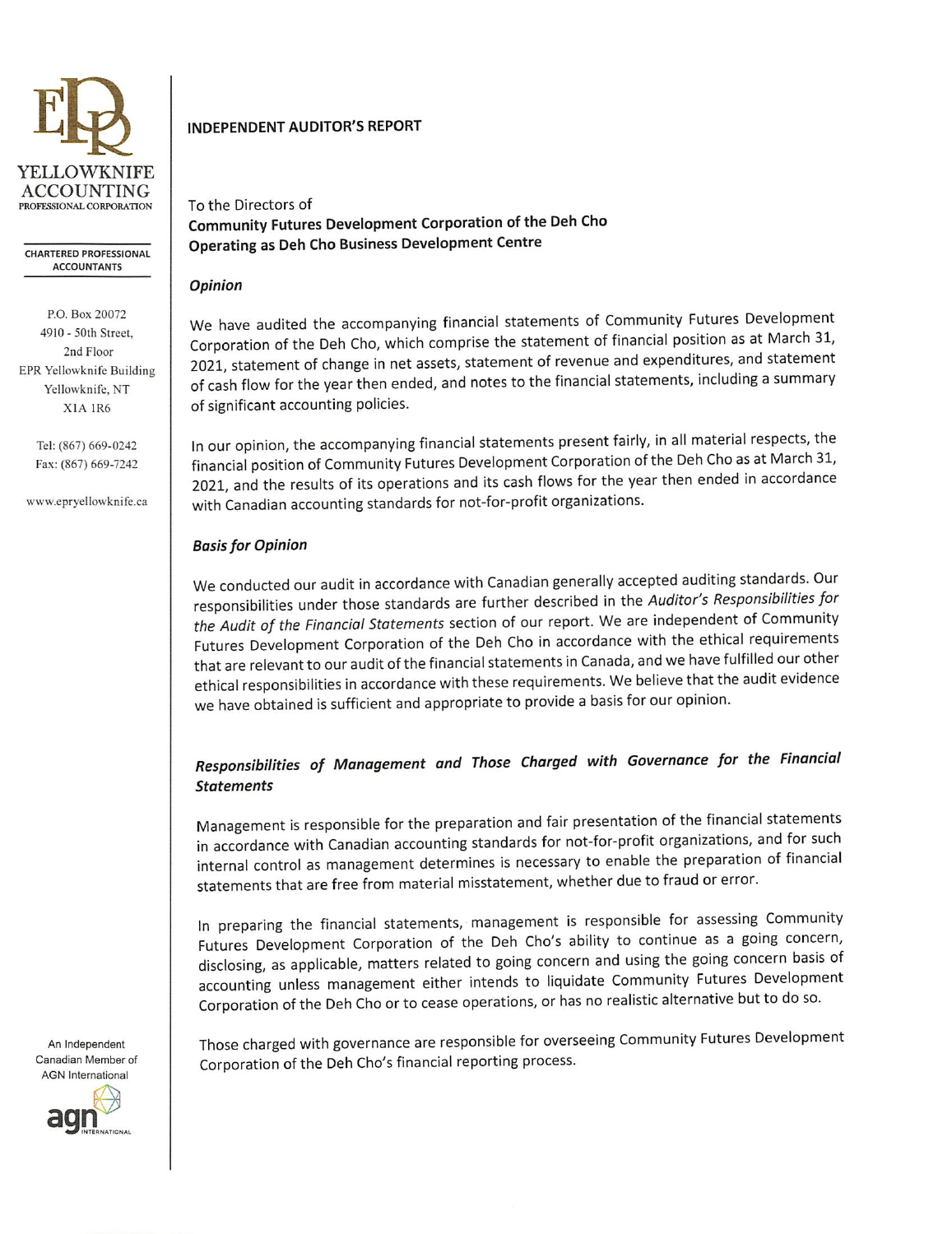# Auditor's Responsibilities for the Audit of the Financial Statements

Our objectives are to obtain reasonable assurance about whether the financial statements as a whole are free from material misstatement, whether due to fraud or error, and to issue an auditor's report that includes our opinion. Reasonable assurance is a high level of assurance, but is not a guarantee that an audit conducted in accordance with Canadian generally accepted auditing standards will always detect a material misstatement when it exists. Misstatements can arise from fraud or error and are considered material if, individually or in the aggregate, they could reasonably be expected to influence the economic decisions of users taken on the basis of these financial statements.

As part of an audit in accordance with Canadian generally accepted auditing standards, we exercise professional judgment and maintain professional skepticism throughout the audit. We also:

- Identify and assess the risks of material misstatement of the financial statements, whether due to fraud or error, design and perform audit procedures responsive to those risks, and obtain audit
- evidence that is sufficient and appropriate to provide a basis for our opinion. The risk of not  $\bullet$ detecting a material misstatement resulting from fraud is higher than for one resulting from error, as fraud may involve collusion, forgery, intentional omissions, misrepresentations, or the override of internal control.
- Obtain an understanding of internal control relevant to the audit in order to design audit procedures that are appropriate in the circumstances, but not for the purpose of expressing an opinion on the effectiveness of Community Futures Development Corporation of the Deh Cho's internal control.
- Evaluate the appropriateness of accounting policies used and the reasonableness of accounting  $\bullet$ estimates and related disclosures made by management.
- Conclude on the appropriateness of management's use of the going concern basis of accounting  $\bullet$ and, based on the audit evidence obtained, whether a material uncertainty exists related to events or conditions that may cast significant doubt on Community Futures Development Corporation of the Deh Cho ability to continue as a going concern. If we conclude that a material uncertainty exists, we are required to draw attention in our auditor's report to the related disclosures in the financial statements or, if such disclosures are inadequate, to modify our opinion. Our conclusions are based on the audit evidence obtained up to the date of our auditor's report. However, future events or conditions may cause Community Futures Development Corporation of the Deh Cho to cease to continue as a going concern.
- Evaluate the overall presentation, structure and content of the financial statements, including the disclosures, and whether the financial statements represent the underlying transactions and events in a manner that achieves fair presentation.

We communicate with those charged with governance regarding, among other matters, the planned scope and timing of the audit and significant audit findings, including any significant deficiencies in internal control that we identify during our audit.

EPR Yellow Knife Accountif

**EPR Yellowknife Accounting Professional Corporation Chartered Professional Accountants** Yellowknife, NT July 5, 2021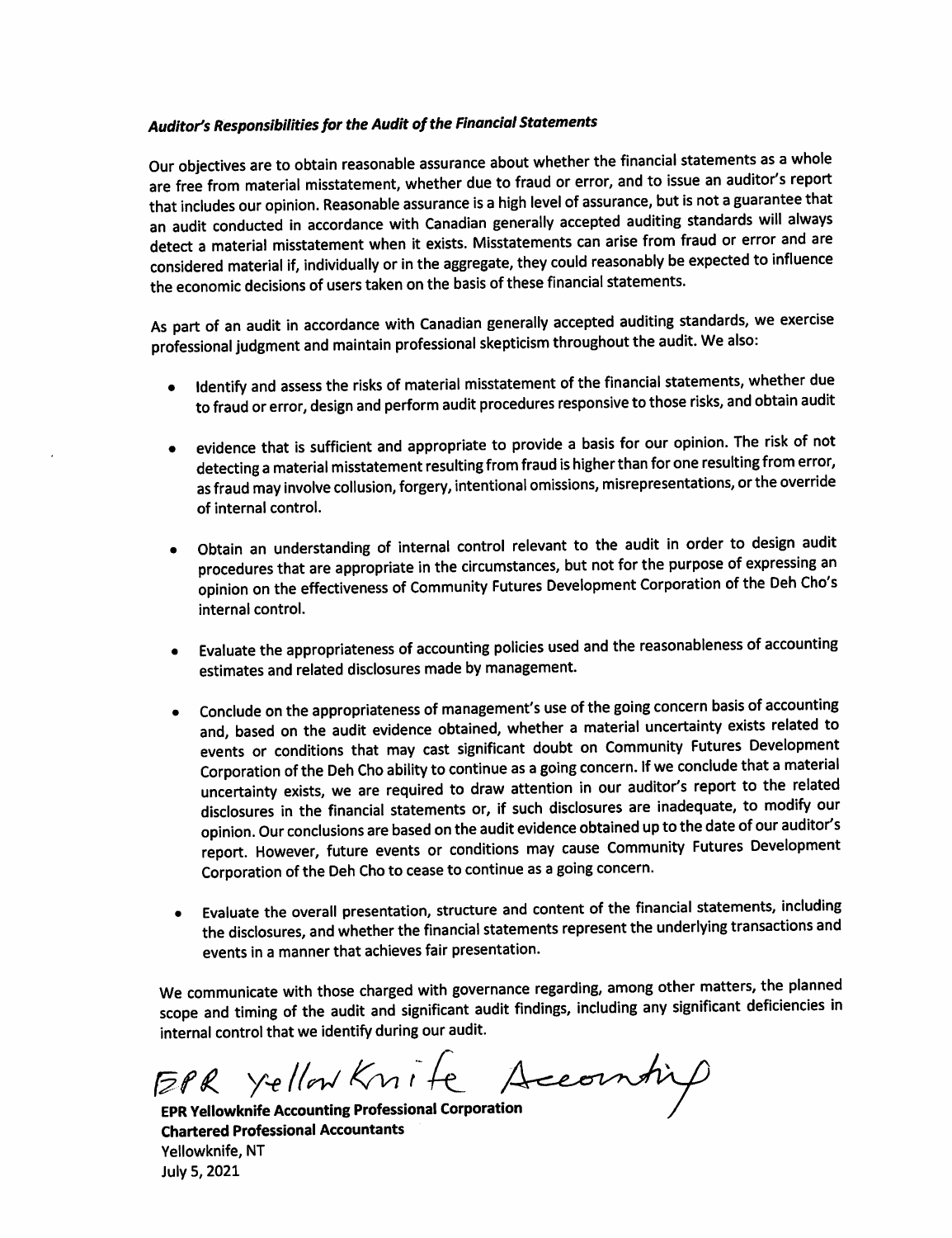# **Deh Cho Business Development Centre**



#### MANAGEMENT'S RESPONSIBILITY FOR FINANCIAL REPORTING

The accompanying financial statements of Community Futures Development Corporation of the Deh Cho are the responsibility of management and have been approved by the Board.

The financial statements have been prepared by management in accordance with Canadian accounting standards for not for profit organizations as recommended by the board of the Canadian Institute of Chartered Professional Accountants and as such include amounts that are the best estimates and judgments of management.

Management is responsible for the integrity and objectivity of these statements and for implementing and maintaining a system of internal controls to provide reasonable assurance that reliable financial information is produced.

The board is responsible for ensuring that management fulfills its responsibilities for financial reporting and internal control and is ultimately responsible for reviewing and approving the financial statements.

The board meets periodically with management, as well as the external auditors, to discuss internal controls over the financial reporting process, auditing matters and financial reporting issues, to satisfy themselves that each party is properly discharging their responsibilities, and to review the financial statements and the external auditor's report.

The external auditors, EPR Yellowknife Accounting Professional Corporation., conduct an independent examination, in accordance with Canadian auditing standards, and express their opinion on the financial statements. The external auditors have full and free access to financial management of Community Futures Development Corporation of the Deh Cho and meet when required.

On behalf of Community Futures Development Corporation of the Deh Cho

M V seu

**Todd Noseworthy General Manager** Community Futures Development Corporation of the Deh Cho Operating as Deh Cho Business Development Centre July 5, 2021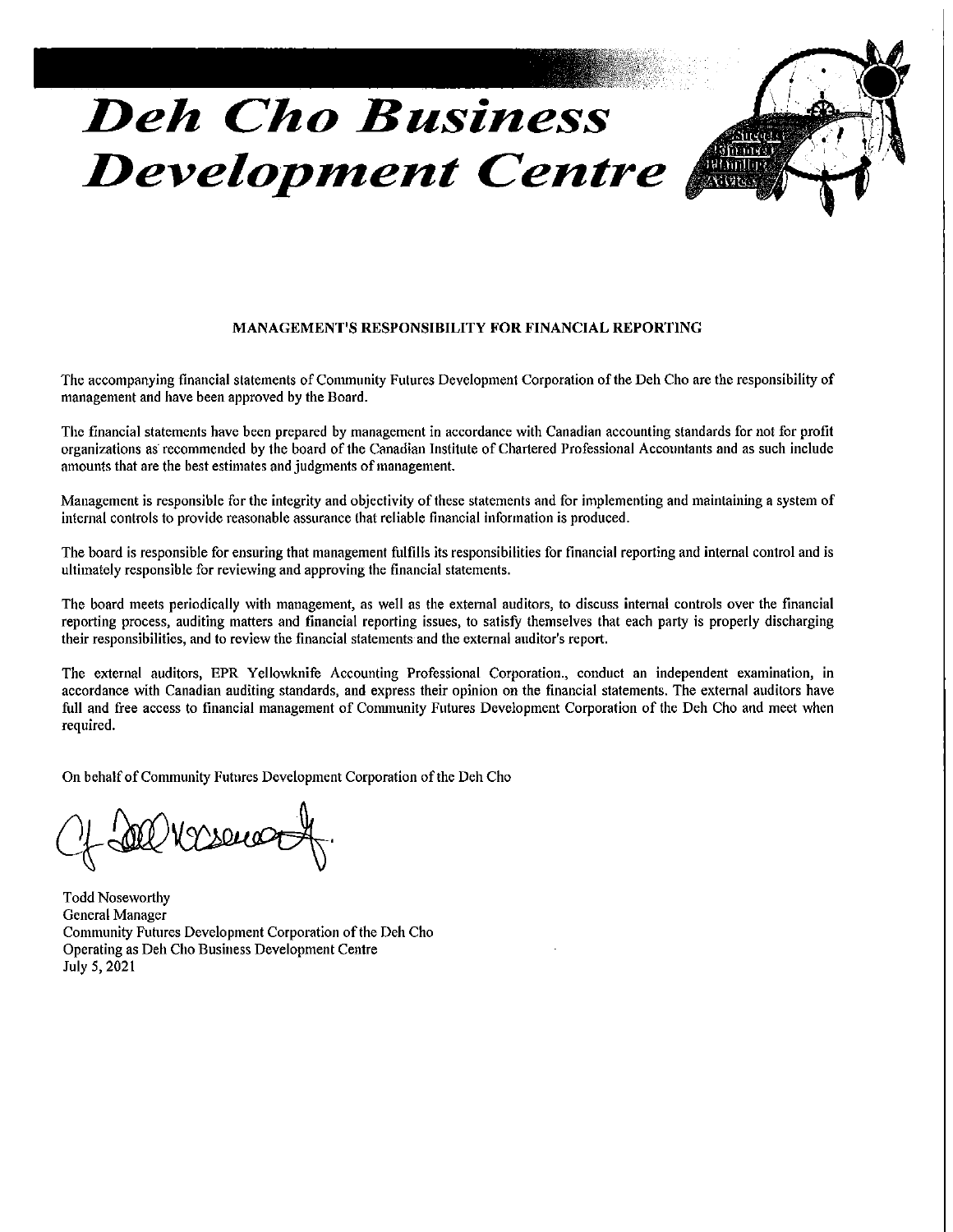|                                            | 2021            | 2020            |
|--------------------------------------------|-----------------|-----------------|
| <b>ASSETS</b>                              |                 |                 |
| <b>Current Assets</b>                      |                 |                 |
| Cash                                       | \$<br>64,862    | \$<br>4.074     |
| <b>Accounts Receivable</b>                 | 100,962         | 44,743          |
| Prepaid Expense                            | 900             | 400             |
|                                            | 166,724         | 49,217          |
| <b>Investment Fund Assets (Note 2b)</b>    | 1,561,262       | 1,440,071       |
| <b>BDIC</b> Loan Fund Assets (Note 2c)     | 325,116         | 350,558         |
| NWTCFA Loan Fund Assets (Note 2d)          | 305,800         | 303,172         |
| <b>GNWT RRRF Fund Assets (Note 2e)</b>     | 601,037         |                 |
| NACCA Emergency Loan Fund Assets (Note 2f) | 700,074         |                 |
| Capital Assets (Note 8)                    | 12,772          | 16,166          |
| <b>TOTAL ASSETS</b>                        | 3,672,785       | 2,159,184       |
| <b>LIABILITIES</b>                         |                 |                 |
| <b>Current liabilities</b>                 |                 |                 |
| Accounts Payable and Accrued Liabilities   | 44,635          | 31,486          |
|                                            | 44,635          | 31,486          |
| <b>BDIC</b> Loan Fund Liability            | 318,084         | 339,557         |
| NWTCFA Loan Fund Liability                 | 340,000         | 340,000         |
| <b>RRRF</b> Loan Fund Liability            | 600,000         |                 |
| ELP Loan Fund Liability                    | 700,000         |                 |
|                                            | 2,002,719       | 711,043         |
| <b>EQUITY</b>                              |                 |                 |
| <b>Operating Fund Surplus</b>              | 122,091         | 17,731          |
| <b>Investment in Capital Assets</b>        | 12,772          | 16,166          |
| <b>Investment Fund</b>                     | 1,561,262       | 1,440,071       |
| <b>BDIC</b> Loan Fund                      | 7,032           | 11,002          |
| NWTCFA Loan Fund (Deficiency)              | (34,202)        | (36, 829)       |
| <b>RRRF</b> Loan Fund                      | 1,037           |                 |
| <b>ELP Loan Fund</b>                       | 74              |                 |
|                                            | 1,670,066       | 1,448,141       |
| <b>TOTAL LIABILITIES AND EQUITY</b>        | \$<br>3,672,785 | \$<br>2,159,184 |

Approved on behalf of board

\_\_\_\_\_\_\_\_\_\_\_\_\_\_\_\_\_\_\_\_\_\_\_ Director \_\_\_\_\_\_\_\_\_\_\_\_\_\_\_\_\_\_\_\_\_\_\_ Director

The accompanying notes and schedules form an integral part of the financial statements. Page 1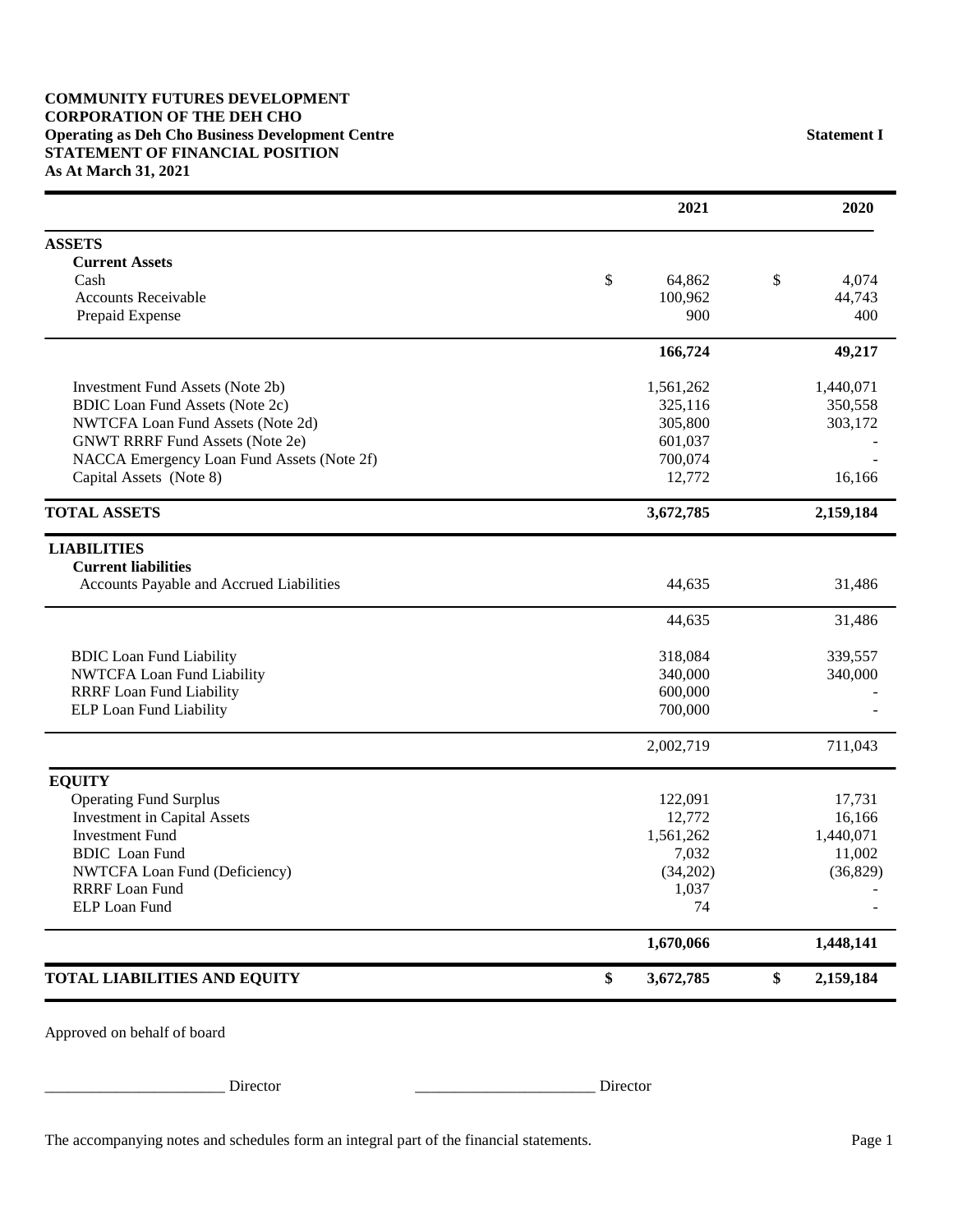#### **COMMUNITY FUTURES DEVELOPMENT CORPORATION OF THE DEH CHO Operating as Deh Cho Business Development Centre Statement II STATEMENT OF CHANGE IN NET ASSETS For the Year Ended March 31, 2021**

|                                        | 2021         |          | 2020           |
|----------------------------------------|--------------|----------|----------------|
| <b>OPERATING FUND</b>                  |              |          |                |
| Surplus, Opening                       | \$<br>17,731 | \$       | 17,731         |
| Excess revenues for the year           | 104,360      |          |                |
| Surplus, Closing                       | 122,091      |          | 17,731         |
| <b>INVESTMENT IN CAPITAL ASSETS</b>    |              |          |                |
| <b>Balance Opening</b>                 | 16,166       |          | 20,496         |
| Amortization                           | (3,395)      |          | (4,330)        |
| <b>Balance Closing</b>                 | 12,771       |          | 16,166         |
| <b>INVESTMENT FUND</b>                 |              |          |                |
| Balance, Opening                       | 1,440,070    |          | 1,383,909      |
| Loan Interest Income                   | 79,644       |          | 32,617         |
| Administration Fees and other expenses | 4,915        |          | 5,455          |
| <b>Loan Loss Provision</b>             | 36,633       |          | 18,089         |
| Balance, Closing                       | 1,561,262    |          | 1,440,070      |
| <b>BDIC LOAN FUND</b>                  |              |          |                |
| Balance, Opening                       | 11,002       |          | 6,662          |
| Loan Interest Income                   | 4,113        |          | 5,498          |
| Administration Fees and other expenses | (8,083)      |          | (1,158)        |
| Balance, Closing                       | 7,032        |          | 11,002         |
| <b>NWTCFA LOAN FUND</b>                |              |          |                |
| Balance, Opening                       | (36,829)     |          | (41,762)       |
| Loan Interest Income                   | 1,094        |          | 1,572          |
| Administration fees and other expenses | 1,533        |          | 3,361          |
| Balance, Closing                       | (34,202)     |          | (36,829)       |
| <b>RRRF LOAN FUND</b>                  |              |          |                |
| Balance, Opening                       |              |          |                |
| Admin fee and others                   | 1,037        |          |                |
| Deficiency, Closing                    | 1,037        |          | $\blacksquare$ |
| <b>ELP LOAN FUND</b>                   |              |          |                |
| <b>Balance Opening</b>                 |              |          |                |
| Admin fee and others                   |              | 74       |                |
| <b>Deficiency Closing</b>              | \$           | \$<br>74 |                |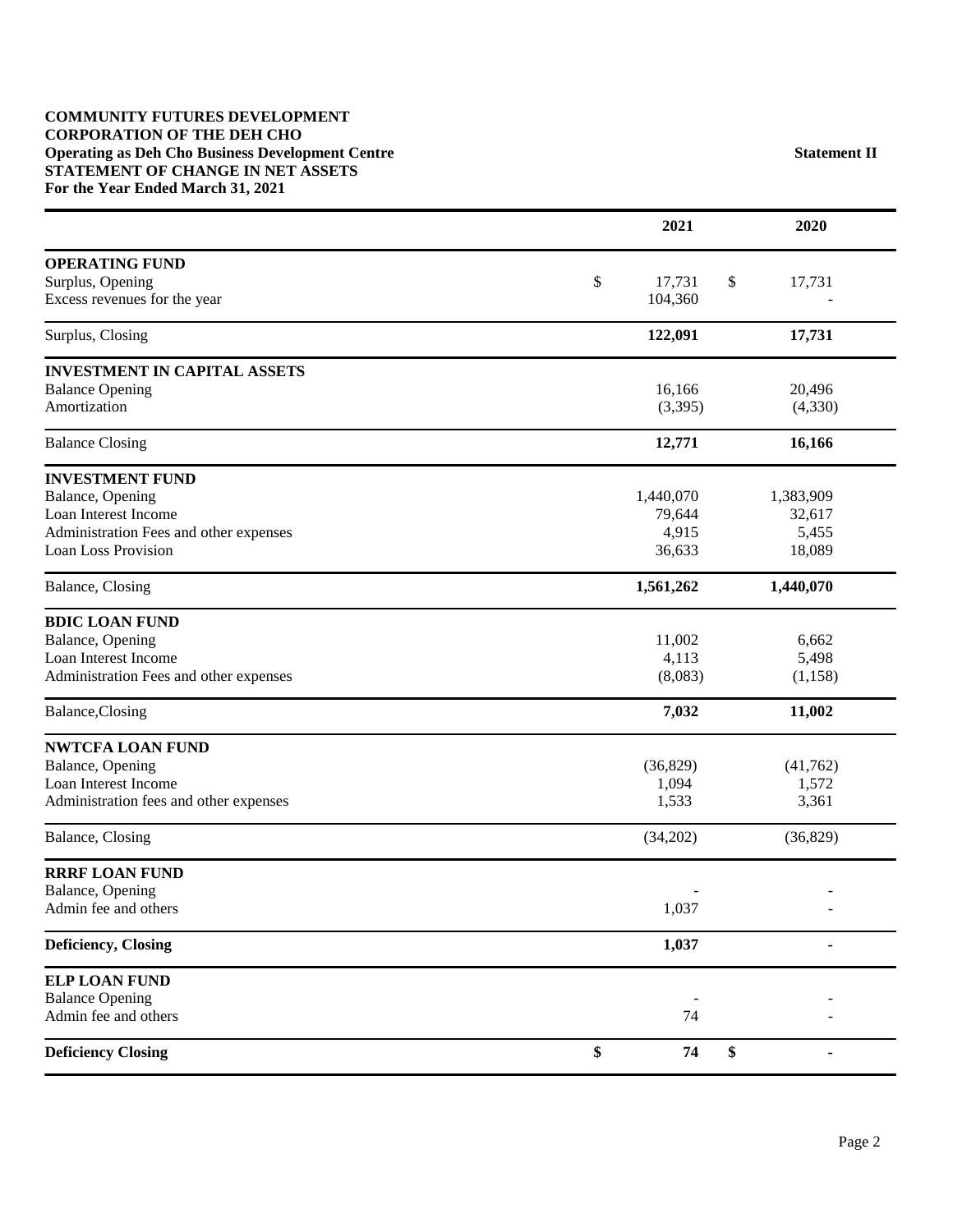#### **COMMUNITY FUTURES DEVELOPMENT CORPORATION OF THE DEH CHO Operating as Deh Cho Business Development Centre Statement III STATEMENT OF REVENUE AND EXPENDITURES For the Year Ended March 31, 2021**

|                                         | 2021<br><b>BUDGET</b> | 2021<br><b>ACTUAL</b> | 2020<br><b>ACTUAL</b> |
|-----------------------------------------|-----------------------|-----------------------|-----------------------|
| <b>REVENUE</b>                          |                       |                       |                       |
| <b>Contributions</b>                    |                       |                       |                       |
| Industry, Tourism and Investment        |                       |                       |                       |
| <b>Operating Contribution</b>           | \$<br>203,630         | \$<br>203,630         | \$<br>203,630         |
| Economic Development Officer            | 108,000               | 108,000               | 108,000               |
| <b>Admin Fees</b>                       | 33,792                | 118,000               |                       |
| Others                                  | 360                   | 992                   | 8,071                 |
| <b>Other Projects</b>                   |                       |                       |                       |
| NACCA - Support & Training Fund         |                       |                       | 23,266                |
|                                         | 345,782               | 430,622               | 342,967               |
| <b>EXPENDITURES</b>                     |                       |                       |                       |
| Advertising                             | 3,000                 | 1,106                 | 1,985                 |
| Capital Purchases - Core                | 2,000                 |                       | 922                   |
| Communication                           | 7,800                 | 6,297                 | 6,693                 |
| Conferences and Workshops               | 1,000                 | 4                     | 7,592                 |
| Employee severance expense              |                       | 13,398                | 12,700                |
| Fees, Dues and Credit Checks            | 5,355                 | 5,872                 | 5,546                 |
| Insurance                               | 1,350                 | 3,310                 | 3,097                 |
| Office                                  | 4,100                 | 2,173                 | 7,252                 |
| Professional Fees                       | 8,300                 | 7,729                 | 8,729                 |
| Project Cost                            |                       |                       | 5,023                 |
| Rent and building overhead              | 19,800                | 18,000                | 18,100                |
| <b>Board Travel</b>                     | 4,000                 |                       | 2,532                 |
| <b>Staff Travel</b>                     | 4,150                 |                       | 707                   |
| Training-Board and Staff                | 4,525                 | 3,942                 | 13,275                |
| Wages & Benefits                        | 264,338               | 264,431               | 248,814               |
| <b>TOTAL EXPENDITURES</b>               | 329,718               | 326,262               | 342,967               |
| <b>EXCESS REVENUE OVER EXPENDITURES</b> | \$<br>16,064          | \$<br>104,360         | \$                    |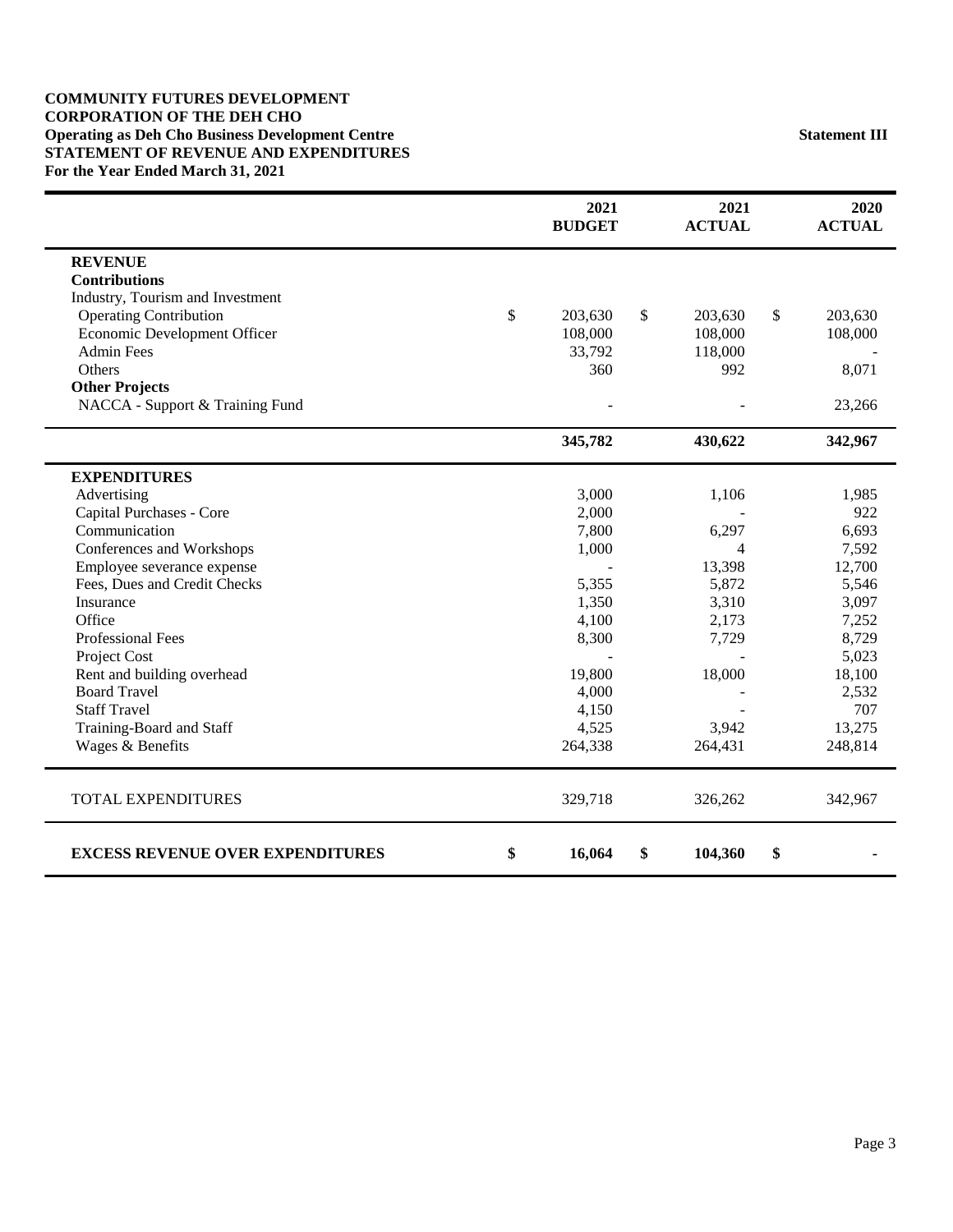#### **COMMUNITY FUTURES DEVELOPMENT CORPORATION OF THE DEH CHO Operating as Deh Cho Business Development Centre Statement IV STATEMENT OF CASH FLOW For the Year Ended March 31, 2021**

|                                                                                                   | 2021                       | 2020                     |
|---------------------------------------------------------------------------------------------------|----------------------------|--------------------------|
| <b>OPERATING FUND</b>                                                                             |                            |                          |
| <b>Operating activities</b>                                                                       |                            |                          |
| Excess revenue over expenditures<br>Net Change in Working Capital Balances relating to Operations | \$<br>104,360              | \$                       |
| <b>Account Receivables</b>                                                                        | (56, 221)                  | (19, 830)                |
| Prepaid                                                                                           | (500)                      |                          |
| Accounts payable and accrued liabilities                                                          | 13,149                     | 12,210                   |
| Employee severance liability                                                                      |                            | (184, 641)               |
| INCREASE (DECREASE) IN CASH & EQUIVALENTS                                                         | 60,788                     | (192, 261)               |
| CASH, OPENING                                                                                     | 4,074                      | 196,335                  |
| <b>CASH CLOSING</b>                                                                               | \$<br>64,862               | \$<br>4,074              |
| <b>INVESTMENT FUND</b>                                                                            |                            |                          |
| <b>Financial activities</b>                                                                       |                            |                          |
| Interest received (net of cost)                                                                   | \$<br>84,559               | \$<br>51,970             |
| <b>Investing Activities</b>                                                                       | 84,559                     | 51,970                   |
| Account Receivables/Payables                                                                      | (7,968)                    | 3,099                    |
| Admin fees due to operating fund                                                                  |                            | (6, 475)                 |
| Loan disbursement-net                                                                             | 54,251                     | 59,612                   |
|                                                                                                   | 46,283                     | 56,236                   |
| INCREASE IN CASH & EQUIVALENTS                                                                    | 130,842                    | 108,206                  |
| CASH, OPENING                                                                                     | 857,858                    | 749,652                  |
| <b>CASH CLOSING</b>                                                                               | \$<br>988,700              | \$<br>857,858            |
| <b>BDIC INVESTMENT FUND</b>                                                                       |                            |                          |
| <b>Financial activities</b>                                                                       |                            |                          |
| Loan Contribution repayment<br>Interest received (paid)-net                                       | \$<br>(21, 473)<br>(3,970) | \$<br>(23, 335)<br>4,340 |
|                                                                                                   |                            |                          |
| <b>Investing Activities</b>                                                                       | (25, 443)                  | (18,995)                 |
| Admin fees due to operating fund                                                                  |                            | (882)                    |
| Loan repayment (disbursement)-net                                                                 | (189, 648)                 | 81,017                   |
|                                                                                                   |                            |                          |
|                                                                                                   | (189, 648)                 | 80,135                   |
| INCREASE (DECREASE) IN CASH & EQUIVALENTS                                                         | (215,091)                  | 61,140                   |
| CASH, OPENING                                                                                     | 350,558                    | 289,418                  |
| <b>CASH CLOSING</b>                                                                               | \$<br>135,467              | \$<br>350,558            |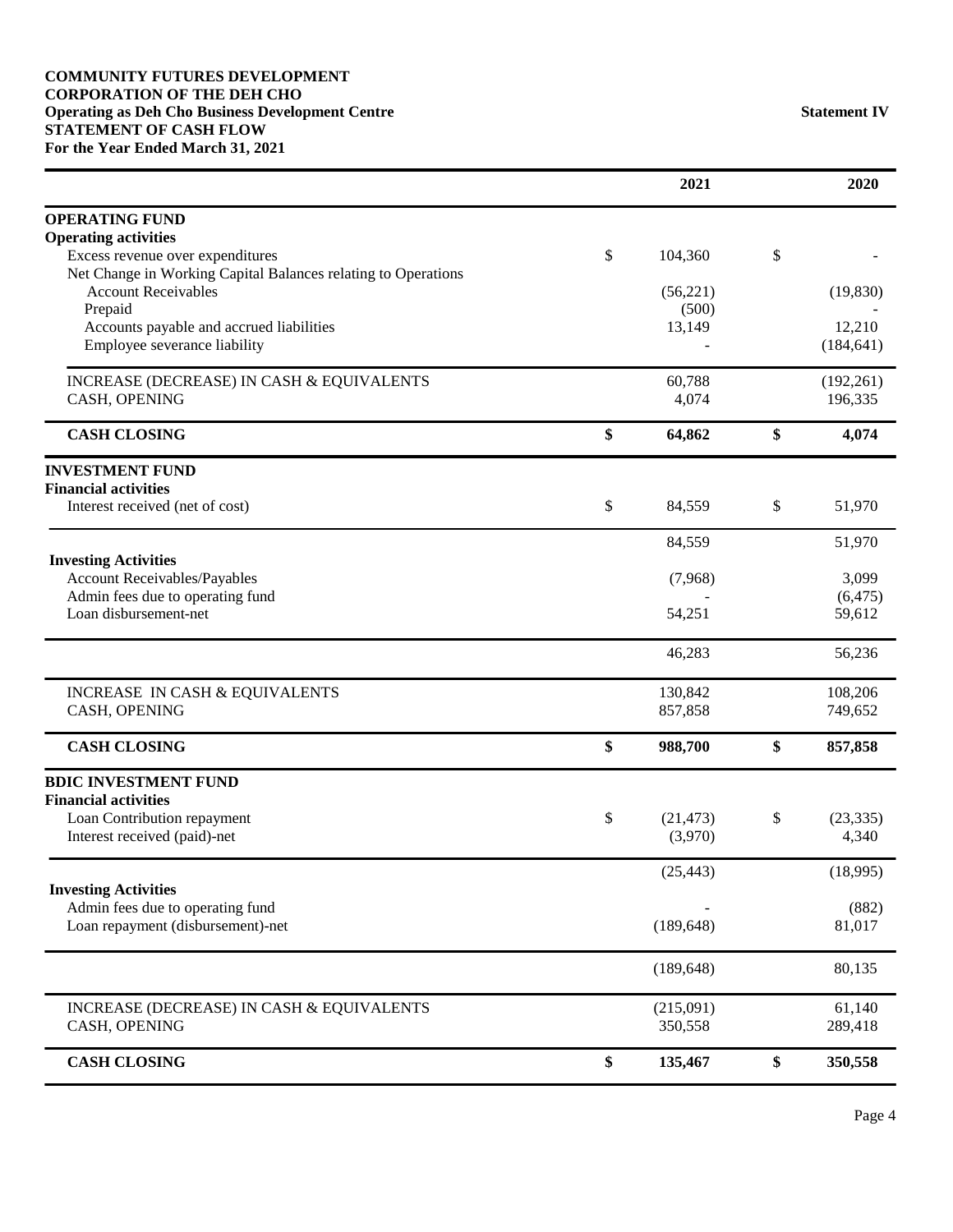#### **COMMUNITY FUTURES DEVELOPMENT CORPORATION OF THE DEH CHO Operating as Deh Cho Business Development Centre Statement IV STATEMENT OF CASH FLOW- (CONT'D....) For the Year Ended March 31, 2021**

|                                                                | 2021                   | 2020          |
|----------------------------------------------------------------|------------------------|---------------|
| NWTFCA INVESTMENT FUND                                         |                        |               |
| <b>Financial activities</b><br>Interest received (net of cost) | \$<br>2,622            | \$<br>4,934   |
|                                                                |                        |               |
| <b>Investing Activities</b>                                    | 2,622                  | 4,934         |
| Account Receivables/Payables                                   | (1, 547)               | (704)         |
| Admin/legal fees due from/ to operating fund                   |                        | (1,168)       |
| Loan repayment (disbursement) (net)                            | 15,465                 | (7, 469)      |
|                                                                | 13,918                 | (9, 341)      |
| INCREASE (DECREASE) IN CASH & EQUIVALENTS                      | 16,540                 | (4, 407)      |
| CASH, OPENING                                                  | 245,136                | 249,543       |
| <b>CASH CLOSING</b>                                            | \$<br>261,676          | \$<br>245,136 |
| <b>RRRF INVESTMENT FUND</b>                                    |                        |               |
| <b>Financial activities</b>                                    |                        |               |
| Loan Contribution received<br>Interest received (net of cost)  | \$<br>600,000<br>1,037 | \$            |
|                                                                |                        |               |
| <b>Investing Activities</b>                                    | 601,037                |               |
| Loan disbursement (net)                                        | (230,000)              |               |
| INCREASE (DECREASE) IN CASH & EQUIVALENTS                      | 371,037                |               |
| CASH, OPENING                                                  |                        |               |
| <b>CASH CLOSING</b>                                            | \$<br>371,037          | \$            |
| <b>ELP INVESTMENT FUND</b>                                     |                        |               |
| <b>Financial activities</b>                                    |                        |               |
| Loan contribution received<br>Interest received (net of cost)  | \$<br>700,000<br>74    | \$            |
|                                                                |                        |               |
| <b>Investing Activities</b>                                    | 700,074                |               |
| Loan disbursement (net)                                        | (277, 229)             |               |
| INCREASE (DECREASE) IN CASH & EQUIVALENTS                      | 422,845                |               |
| CASH, OPENING                                                  |                        |               |
| <b>CASH CLOSING</b>                                            | \$<br>422,845          | \$            |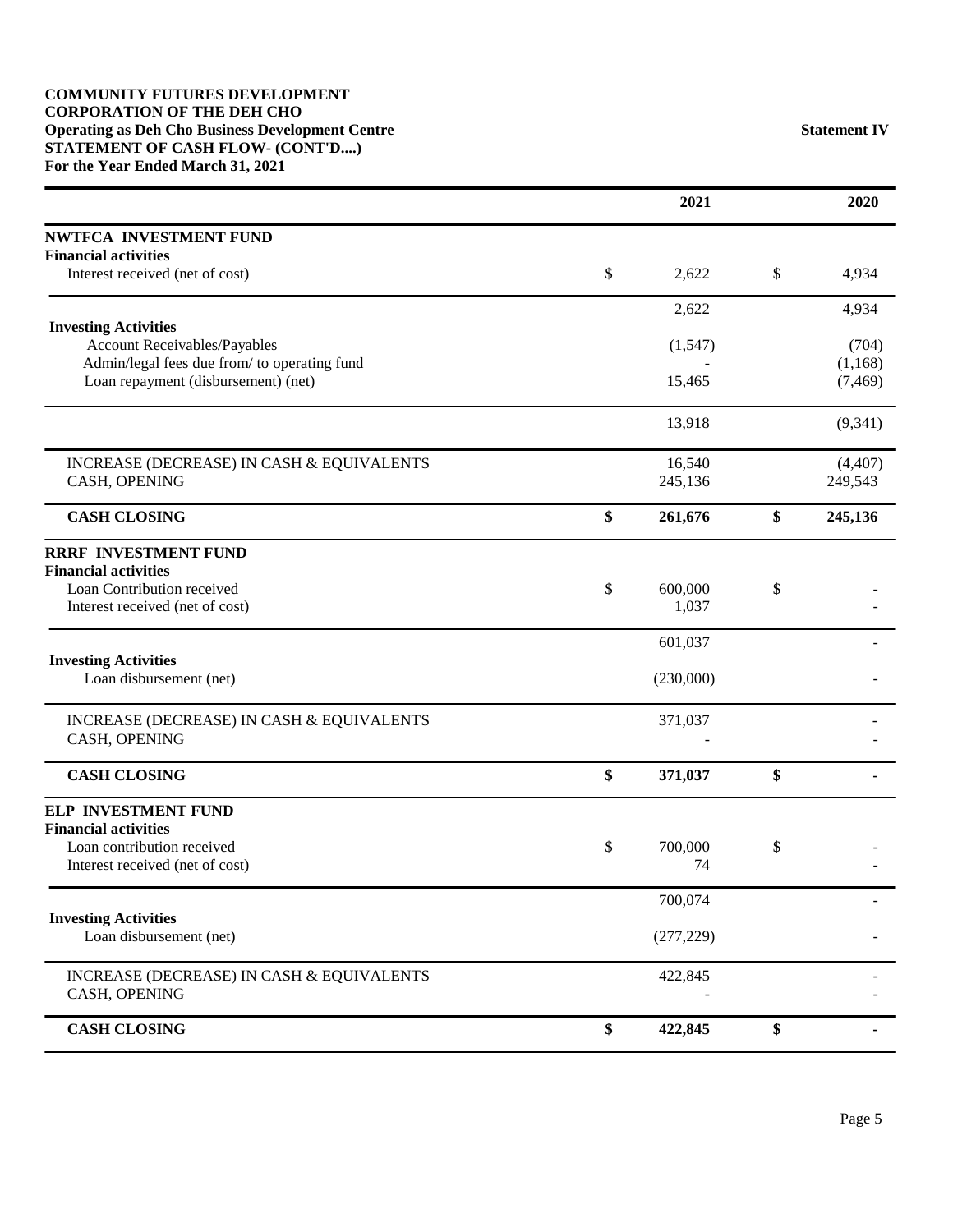#### **1. NATURE OF ORGANIZATION**

The Community Futures Development Corporation of the Deh Cho operating as Deh Cho Business Development Centre (the "Centre") was incorporated as a not-for-profit corporation under the Canada Corporations Act and commenced operations November 26,1998 to carry out community development activities, establish and administer a loan fund for the purposes of providing financial services and directly related advisory services to businesses in the Dehcho Region. The Centre is registered as an extra-territorial corporation in the Northwest Territories. The Centre's loan fund capital and operating contribution is provided by the Government of the Northwest Territories. Consequently, the Board is dependent upon funding from the Department of Industry, Tourism and Investment ("ITI"). The Centre is a non-taxable organization as defined under Section 149(1)l of the Income Tax Act.

#### **2. SIGNIFICANT ACCOUNTING POLICIES**

The Centre has prepared it's financial statements in accordance with Canadian accounting standards for not-for-profit organizations using fund accounting.

#### **2a) Revenue Recognition**

The Centre follows the deferral method of accounting for contributions received. Restricted contributions are recognized as revenue in the year in which the related expenses are incurred or committed to. Unrestricted contributions are recognized as revenue when received if the amount to be received can be reasonably estimated and collection is reasonably assured. Expenditures are recognized in the year in which legal title transfers or services have been rendered, or commitments have been made to match related funding.

#### **2b) Investment Fund**

All payments received from the government in respect of the Investment Fund are credited to the Centre's Investment Fund. All revenues from loans and other Investment Fund activities, all revenue from ancillary investments out of the Investment Fund, and all repayments on account of principle in respect of the Investment Fund activities are credited to the Investment Fund. Funds required to be credited to the Investment Fund under the Contribution Agreement shall not be used for purposes other than Investment Fund activities without prior written approval of the Minister responsible. Any amount advanced to the Centre on account of the capital contribution that, at the end of the funding period has not been committed in respect of a loan, loan guarantee or equity investment under a legally binding contractual agreement, is deemed not to be required as a reserve for the Centre's capitalization costs and constitutes an overpayment which may be requested to be repaid to the Government. Such amounts are not accrued in the accounts until notice is given. The Investment Fund is comprised as follows:

|                                                | 2021      | 2020       |
|------------------------------------------------|-----------|------------|
| Cash                                           | 988,700   | 857,858    |
| <b>Accounts Payable</b>                        | (5,131)   | (13,098)   |
| Loans Receivable (notes $2j \& 5$ )            | 672,160   | 804,175    |
|                                                | 1,655,729 | 1,648,935  |
| Allowance for doubtful debt (notes $2j \& 5$ ) | (94, 467) | (208, 864) |
|                                                | 1,561,262 | 1,440,071  |
|                                                |           |            |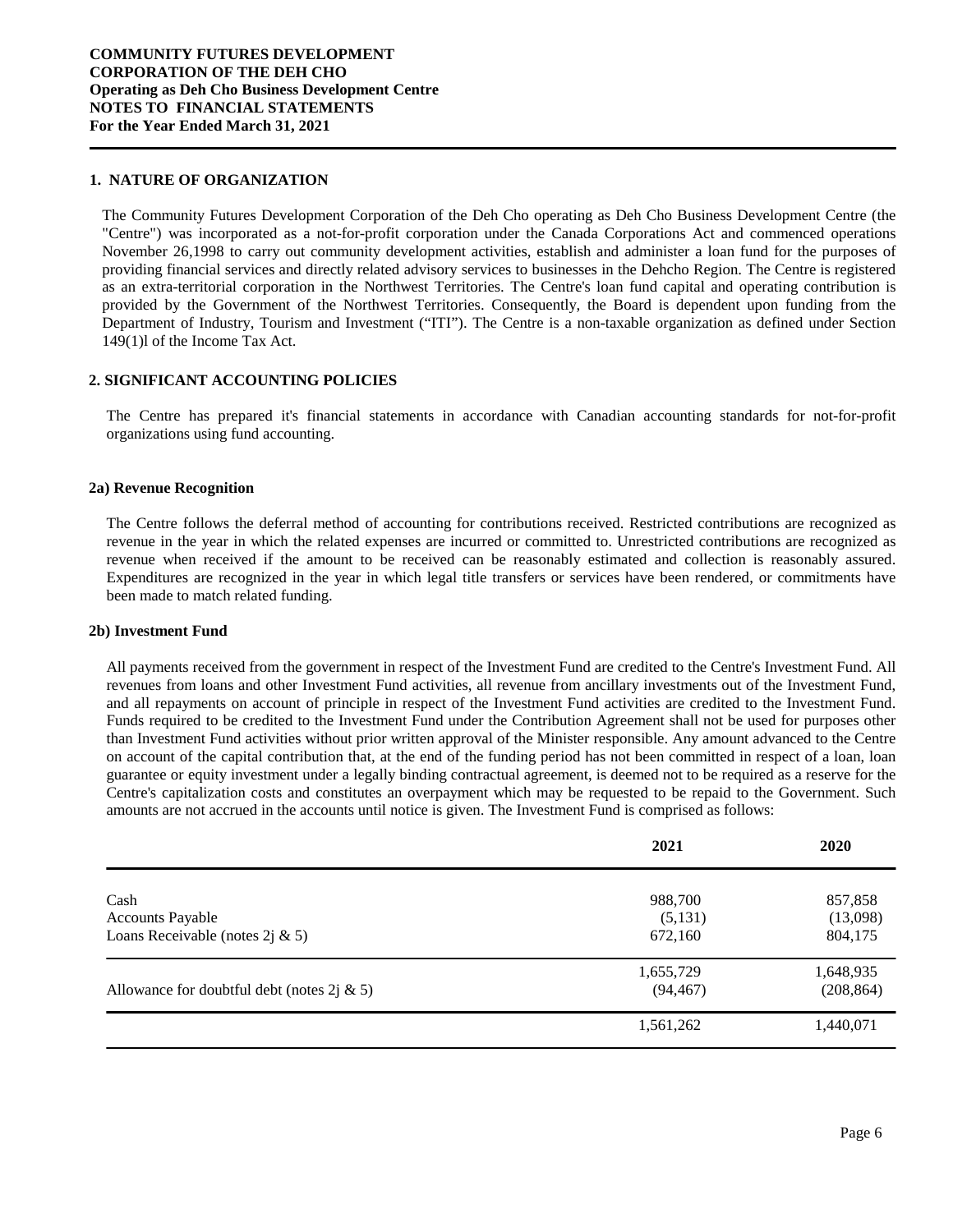#### **2c) NWT Business Development & Investment Corporation ("BDIC") Loan Fund**

All payments received from the BDIC in respect of the BDIC Investment Fund are credited to the Centre's BDIC Investment Fund. All revenues from loans and other BDIC Investment Fund activities, all revenue from ancillary investments out of the BDIC Investment Fund, and all repayments on account of principle in respect of the BDIC Investment Fund activities are credited to the BDIC Investment Fund. Funds required to be credited to the BDIC Investment Fund under the Loan Agreement shall not be used for purposes other than BDIC Investment Fund activities without prior written approval of the BDIC. The BDIC Investment Fund is comprised as follows:

|                                       | 2021               | 2020         |
|---------------------------------------|--------------------|--------------|
| Cash<br>Loan Receivable (note 2j & 6) | 135,468<br>189,648 | 350,558<br>- |
| Allowance for Doubtful Loans          | 325,116<br>-       | 350,558<br>- |
|                                       | 325,116            | 350,558      |

#### **2d) NWT Community Futures Association ("NWTCFA") Loan Fund**

All payments received from the NWTCFA in respect of the NWTCFA Investment Fund are credited to the Centre's NWTCFA Investment Fund. All revenues from loans and other NWTCFA Investment Fund activities, all revenue from ancillary investments out of the NWTCFA Investment Fund, and all repayments on account of principle in respect of the NWTCFA Investment Fund activities are credited to the NWTCFA Investment Fund. Funds required to be credited to the NWTCFA Investment Fund under the Loan Agreement shall not be used for purposes other than NWTCFA Investment Fund activities without prior written approval of the NWTCFA. The NWTCFA Investment Fund is comprised as follows:

|                                  | 2021      | 2020      |
|----------------------------------|-----------|-----------|
| Cash                             | 261,677   | 245,136   |
| <b>Account Payable</b>           |           | (1,552)   |
| Loan Receivable (note 2j $& 7$ ) | 94,603    | 116,167   |
|                                  | 356,280   | 359,751   |
| Allowance for Doubtful Loans     | (50, 480) | (56, 579) |
|                                  | 305,800   | 303,172   |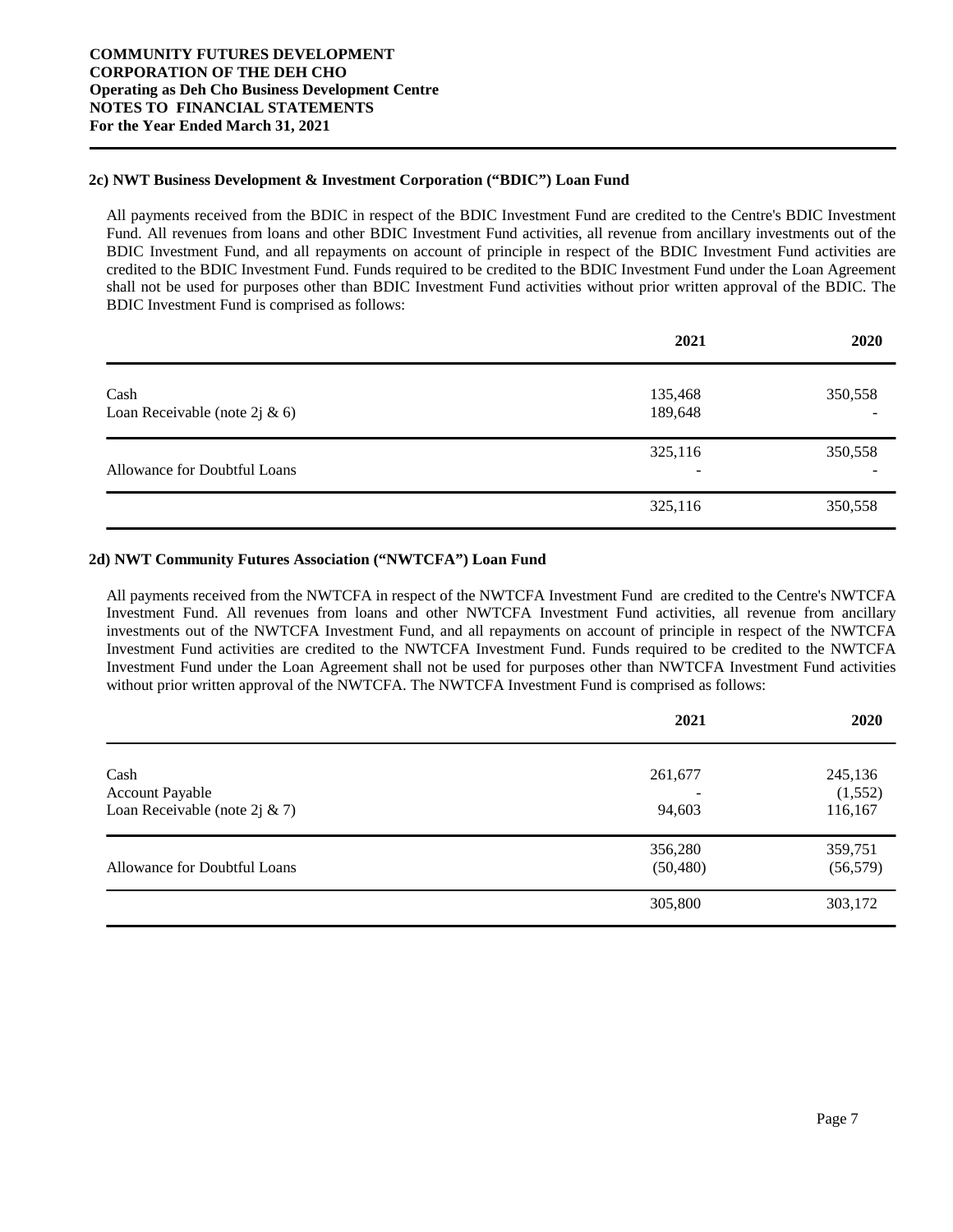#### **2e) Regional Relief and Recovery ("RRRF") Loan Fund**

All payments received from the GNWT in respect of the Regional Relief and Recovery Fund Investment Fund are credited to the Centre's RRRF Investment Fund. All revenues from loans and other RRRF Investment Fund activities, all revenue from ancillary investments out of the RRRF Investment Fund, and all repayments on account of principle in respect of the RRRF Investment Fund activities are credited to the RRRF Investment Fund. Funds required to be credited to the RRRF Investment Fund under the Loan Agreement shall not be used for purposes other than RRRF Investment Fund activities without prior written approval of the RRRF. Any contributed funds not used at the end of the program must be repaid to GNWT. The RRRF Investment Fund is comprised as follows:

|                                |    | 2021    |    | 2020 |
|--------------------------------|----|---------|----|------|
| Cash<br><b>Account Payable</b> | \$ | 371,037 | \$ | -    |
| Loan Receivable (note 2j & 4)  |    | 230,000 |    |      |
| Allowance for Doubtful Loans   |    | 601,037 |    |      |
|                                | S  | 601,037 | S  |      |

#### **2f) Emergency Loan Program ("ELP") Loan Fund**

All payments received from the National Aboriginal Capital Contribution Association (NACCA) in respect of the Emergency Loan Program Fund Investment Fund are credited to the Centre's ELP Investment Fund. All revenues from loans and other ELP Investment Fund activities, all revenue from ancillary investments out of the ELP Investment Fund, and all repayments on account of principle in respect of the ELP Investment Fund activities are credited to the ELP Investment Fund. Funds required to be credited to the ELP Investment Fund under the Loan Agreement shall not be used for purposes other than ELP Investment Fund activities without prior written approval of the ELP. Any contributed funds not used at the end of the program must be repaid to NACCA . The RRRF Investment Fund is comprised as follows:

|                                                              | 2021                     | 2020 |
|--------------------------------------------------------------|--------------------------|------|
| Cash<br>Account Payable<br>Loan Receivable (note $2j \& 3$ ) | \$<br>422,845<br>277,229 | \$   |
| Allowance for Doubtful Loans                                 | 700,074                  |      |
|                                                              | \$<br>700,074            | \$   |

Of the total loan receivable of \$277,229, \$84,307 is a grant receivable. If all the conditions are met, this portion is nonrepayable.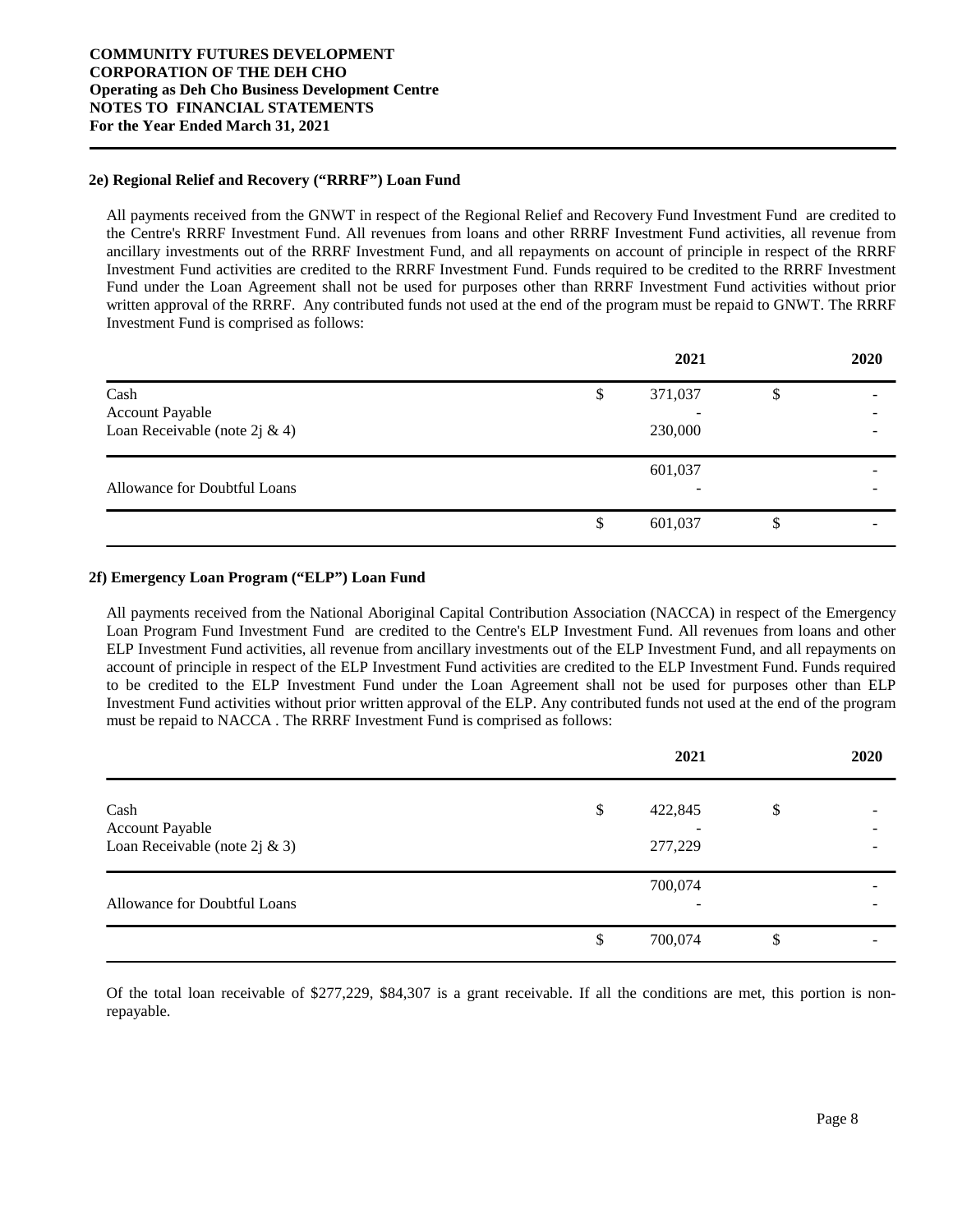#### **2g) Operating Fund**

Operating surpluses constitute an overpayment which will be repaid to the Government. Such amounts are not accrued in the accounts until notice is given.

#### **2h) Capital Fund**

Capital Assets are funded by the Operating Contribution and recorded as expenditures in the year of acquisition. To account for the existence of these assets on the Balance Sheet, the cost of capital purchases are recorded in Capital Assets at cost with an offsetting credit to Investment in Capital Assets. Amortization is calculated by the declining balance method at the rates set out in Note 7. In the year of acquisition amortization is calculated at one half of the rates set out in Note 7.

#### **2i) Use of Estimate**

The preparation of financial statements in conformity with Canadian accounting standards for not-for-profit organizations requires management to make estimates and assumptions that affect the reported amounts of assets and liabilities and disclosure of contingent assets and liabilities at the balance sheet date and the reported amounts of revenues and expenses during the year. Actual results could differ from those estimates.

#### **2j) Loans Receivable**

Loans receivable are stated at net realizable value. Interest income is recorded on a cash basis for all loans receivable. An Allowance for Doubtful Loans is provided for non- performing loans in the Investment Fund. Non-performing loans consist of those loans for which the collection process has been unsuccessful, or the possible outcome of the collection process is uncertain. The total amount of financial assistance that may be provided in respect of any business at any time shall not exceed \$200,000 from the general investment fund, \$100,000 from the NWTCFA investment fund, \$200,000 from BDIC fund, \$100,000 from RRRF fund and \$60,000 from ELP fund. The minimum rate of interest charged on any loan will not be less than the prevailing rate charged by a lender, as defined in the Small Business Loans Act, for a similar loan or unless otherwise stated.

#### **2k) Budget**

The presented budget figures are those approved by the Board and are unaudited.

#### **2l) Financial Instruments**

The Centre measures its financial assets and financial liabilities at fair value. The Centre subsequently measures all of its financial assets and financial liabilities at amortized cost, except for investment in equity instruments that are quoted in an active market, which are measured at fair value. Changes in fair value are recognized in the statement of operations.

Financial assets measured at cost include cash and cash equivalents, term deposits and restricted cash.

Financial liabilities that are measured at cost include accounts payable and accrued liabilities and contributions repayable.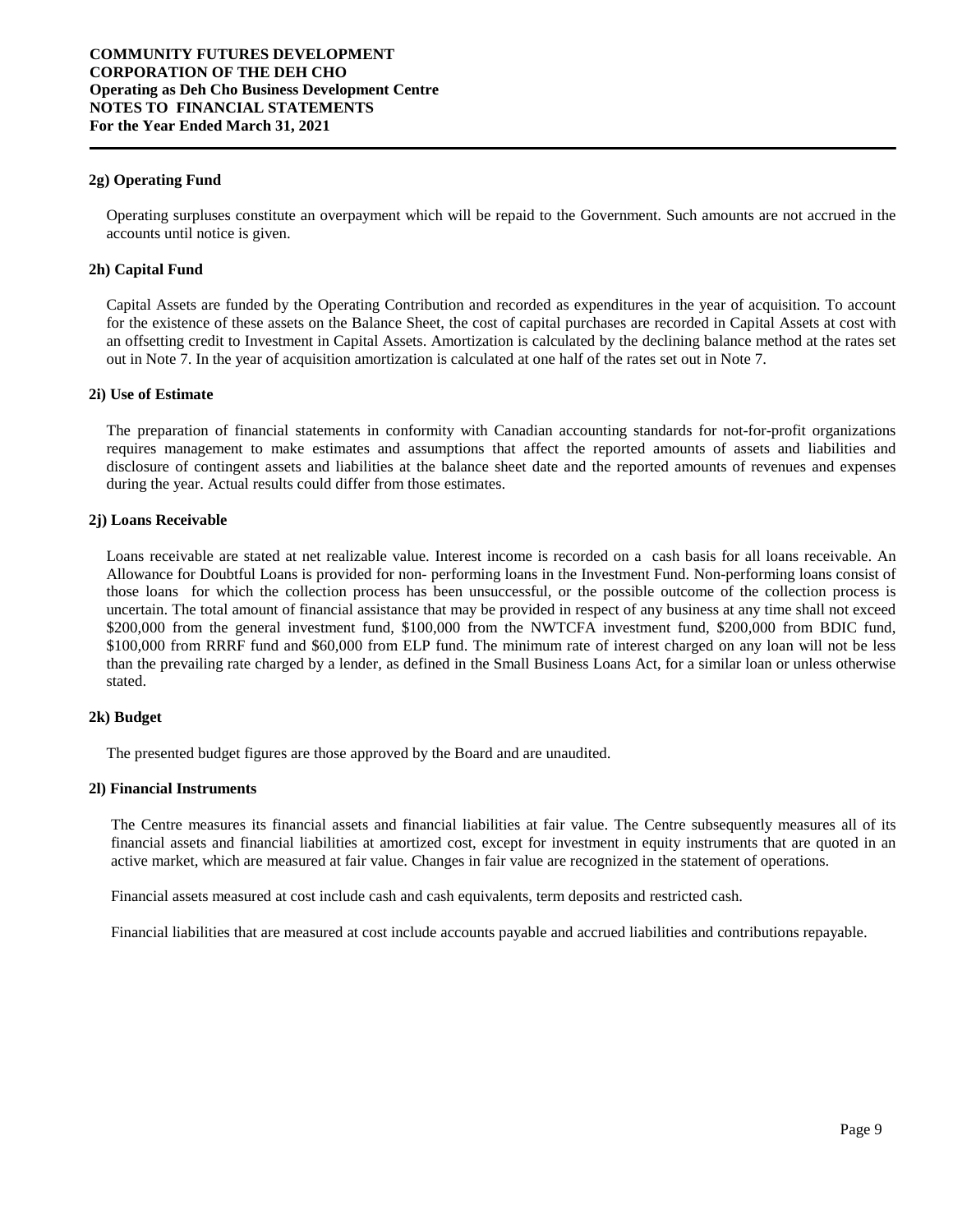#### **3. NWT ELP LOAN PORTFOLIO CONTINUITY**

|                                                                      |    | 2021         |    | 2020 |
|----------------------------------------------------------------------|----|--------------|----|------|
| <b>Loans Receivables</b><br><b>Opening Balance</b><br>Loan disbursed | S  | -<br>277,229 | S  |      |
| <b>Closing Balance</b>                                               | \$ | 277,229      | \$ |      |

# **4. RRRF LOAN PORTFOLIO CONTINUITY**

|                                                              |   | 2021    |    | 2020                     |
|--------------------------------------------------------------|---|---------|----|--------------------------|
| <b>Loan Receivables</b><br>Opening balance<br>Loan disbursed | D | 230,000 | S  | $\overline{\phantom{a}}$ |
| <b>Closing Balance</b>                                       | S | 230,000 | \$ | $\overline{\phantom{a}}$ |

#### **5. GENERAL INVESTMENT LOAN PORTFOLIO CONTINUITY**

|                               | 2021          | 2020          |
|-------------------------------|---------------|---------------|
| <b>Loans Receivables</b>      |               |               |
| <b>Opening Balance</b>        | \$<br>804,175 | \$<br>863,787 |
| Loan disbursed                | 355,808       | 126,643       |
| Principle repayments          | (410, 059)    | (186, 255)    |
| Loan written off              | (77, 764)     |               |
| <b>Closing Balance</b>        | 672,160       | 804,175       |
| Doubtful Accounts             |               |               |
| <b>Opening Balance</b>        | 208,863       | 213,055       |
| Allowances (recoveries) (net) | (36,633)      | (4,192)       |
| Loan written off              | (77,763)      |               |
| <b>Closing Balance</b>        | 94,467        | 208,863       |
| Net Loan Receivable           | \$<br>577,693 | \$<br>595,312 |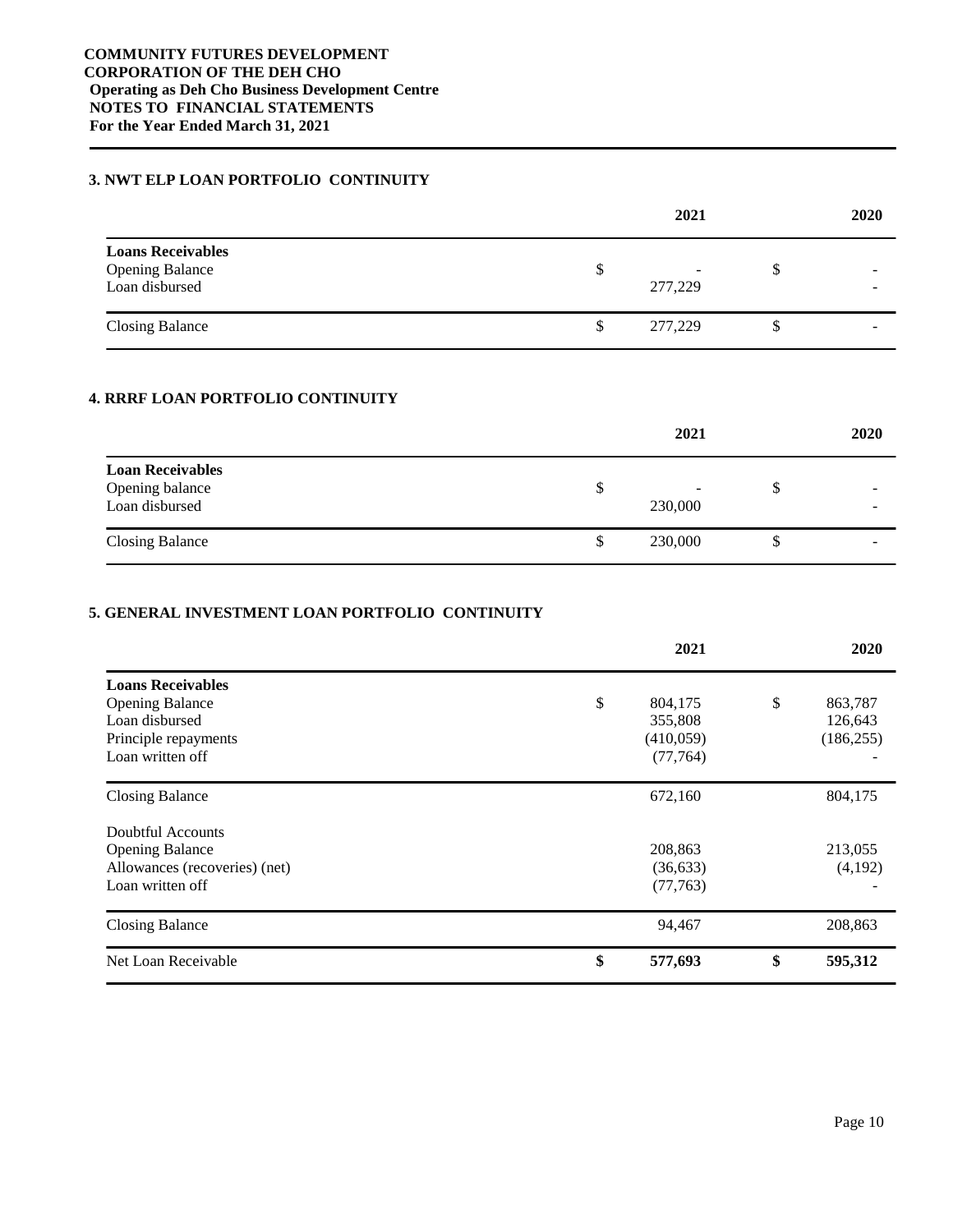#### **6. NWT BDIC LOAN PORTFOLIO CONTINUITY**

|                                                                                                           | 2021                                                 | 2020                     |
|-----------------------------------------------------------------------------------------------------------|------------------------------------------------------|--------------------------|
| Loans Receivables<br><b>Opening Balance</b><br>Loan disbursed<br>Principle repayments<br>Loan written off | \$<br>194,000<br>(4,352)<br>$\overline{\phantom{a}}$ | \$<br>81,016<br>(81,016) |
| <b>Closing Balance</b>                                                                                    | \$<br>189,648                                        | \$                       |

#### **7. NWTCFA LOAN PORTFOLIO CONTINUITY**

|                        | 2021          | 2020          |
|------------------------|---------------|---------------|
| Loans Receivables      |               |               |
| <b>Opening Balance</b> | \$<br>116,166 | \$<br>108,699 |
| Loan disbursed         |               | 34,000        |
| Principle repayments   | (15, 463)     | (26, 531)     |
| Loan written off       | (6,100)       | (2)           |
| <b>Closing Balance</b> | 94,603        | 116,166       |
| Doubtful Accounts      |               |               |
| <b>Opening Balance</b> | 56,580        | 56,580        |
| Loan written off       | (6,100)       |               |
| <b>Closing Balance</b> | 50,480        | 56,580        |
| Net Loan Receivable    | \$<br>44,123  | \$<br>59,586  |

# **8. CAPITAL ASSETS**

|                                                                                               |                          |                                            |                                            | 2021                                  | 2020                                  |
|-----------------------------------------------------------------------------------------------|--------------------------|--------------------------------------------|--------------------------------------------|---------------------------------------|---------------------------------------|
|                                                                                               | Rate                     | Cost                                       | Accumulated<br>Depreciation                | Net Book<br>Value                     | Net Book<br>Value                     |
| Furniture & Equip<br>Computer Equipment<br>Leasehold Improvements<br><b>Library Materials</b> | 20%<br>30%<br>20%<br>20% | \$<br>39,456<br>26,243<br>39,968<br>19,162 | \$<br>38,157<br>25,114<br>29,857<br>18,929 | \$<br>1,299<br>1,129<br>10,111<br>233 | \$<br>1,623<br>1,613<br>12,639<br>291 |
|                                                                                               |                          | \$<br>124,829                              | \$<br>112,057                              | \$<br>12,772                          | \$<br>16,166                          |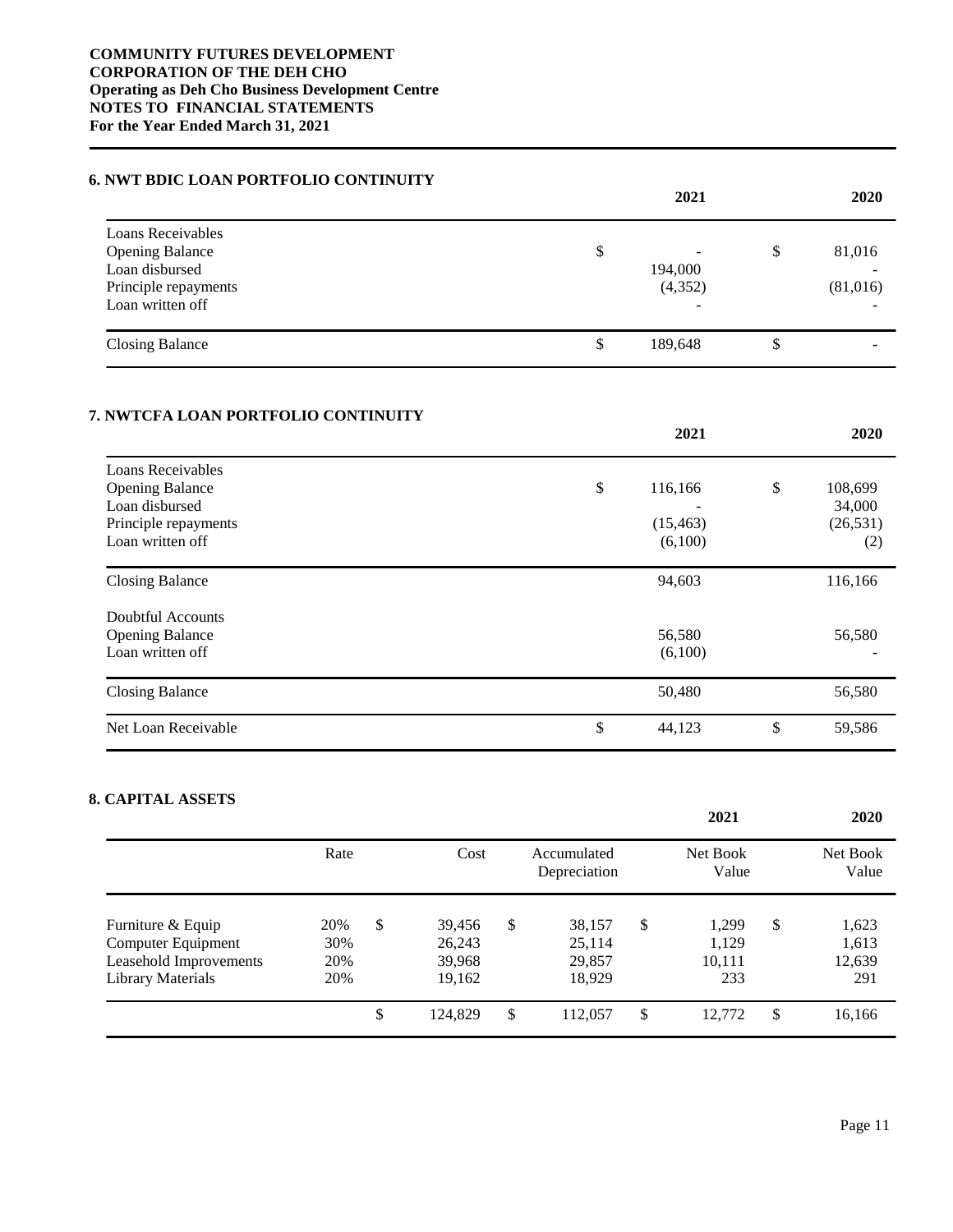#### **9. BDIC INVESTMENT FUND LIABILITY AND EQUITY DEFICIENCY**

The Centre has entered into a Loan Agreement with NWT Business Development & Investment Corporation ("BDIC") for a total loan amount of \$900,000, secured by a Demand Promissory Note and General Security Agreement covering all present and after acquired property, to provide capital funding to the Centre, for providing loans to businesses in the Dehcho. The loan is amortized over 20 years and the term is for 3 years interest only. At the end of the 3 years of interest only the loan will be amortized over the remaining 17 years. The interest rate is 2.95% per annum.

The Centre may request to assign uncollected Loans (from BDIC proceeds) to the BDIC from time to time. The BDIC has full discretion whether to accept such requests. If an assignment is completed the Centre ceases to have any interest in the subject Loan. If the BDIC accepts such an assignment, the BDIC shall then credit the Centre's Loan with the amount that the principal value of the assigned loan exceeds the accumulated profits that the Centre has generated through lending out the proceeds. Should the Centre suffer losses as a result of the BDIC Investment Fund, currently the Centre would have to fund such losses out of either the regular Investment Fund or the Operating Fund, however the current Contribution Agreements with the Department of Industry, Tourism and Investment do not cover such a possibility as an eligible cost.

#### **10. NWTCFA INVESTMENT FUND LIABILITY AND EQUITY DEFICIENCY**

The Centre has entered into a Loan Agreement with NWT Community Futures Association ("NWTCFA") for a total loan amount of \$340,000, secured by a Demand Promissory Note, to provide capital funding to the Centre, for providing loans to businesses in the Dehcho. The loan has no amortization term. The interest rate is 0% per annum.

Should the Centre suffer losses from NWTCFA Investment Fund, the losses will be absorbed by NWTCFA.

#### **11. COVID-19 IMPACT**

In January 2020, the World Health Organization declared a public health emergency due to the spread of the COVID-19. By March 2020, a series of outbreaks in Canada, led the federal government to implement various restrictive measures designed to curb the spread of the virus. Following suit, the Territorial Government of Northwest Territories enacted measures of similar intent . The impact of the measures has led to widespread economic uncertainty.

Management has assessed the impact of the COVID-19 and the impact of the Federal and Territorial Government's restrictive measures, and has determined that there is no impact on the amounts and information reported in the financial statements as at March 31, 2021 and that subsequent to year end, the impact of the measures to combat the spread of the virus have not caused a significant change to the assets and liabilities of the company or cause doubt to the future operation of the business.

#### **12. COMMITMENTS**

The Centre has does not have any commitments as at March 31, 2021. Office lease payments are on a month to month basis since September 2020.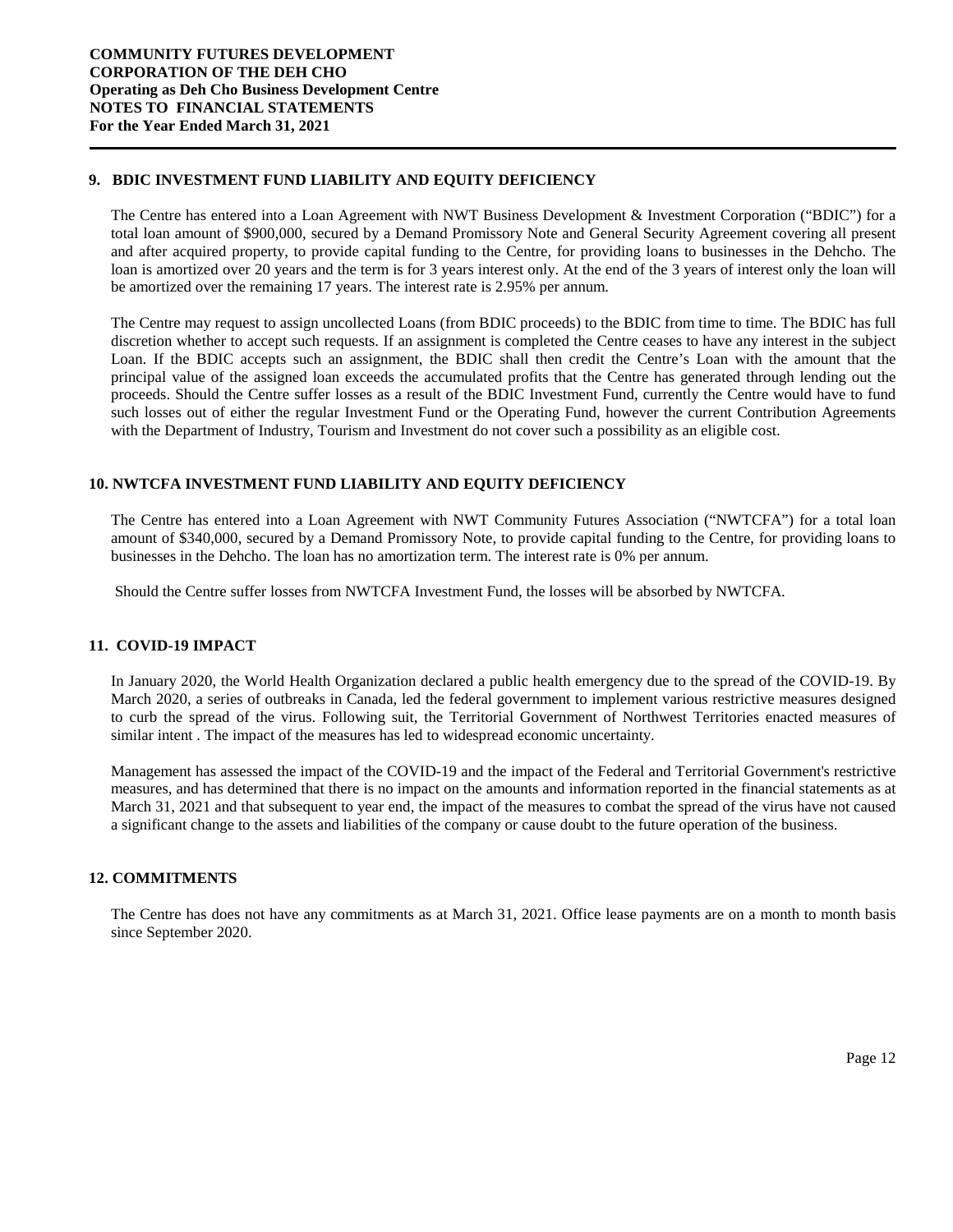#### **13. CONTINGENT LIABILITIES**

#### **(b) Letter of Credit and Loan Guarantees**

There are no Loan Guarantees outstanding on behalf of clients at year end ( 2019 - NIL). There are no Irrevocable Letter of Credits outstanding at year end.

#### **14. FINANCIAL INSTRUMENTS**

The Centre's financial instruments consist of cash, treasury bill mutual funds, loans receivable, accounts receivable and accounts payable. The financial statements and accompanying notes contain, according to management's best efforts, the relevant information necessary for a reasonable assessment of these risks. The Centre is exposed to financial risk that arises from the credit quality of the entities to which it provides loans.

#### **a) Credit risk**

Credit risk arises from the possibility that the entities to which the Centre provides loans may experience financial difficulty and be unable to fulfil their obligations. A concentration of credit risk also arises as the debtors of the Centre are concentrated in the Dehcho Region, and the Centre is a lender of last resort.

#### **(b) Liquidity risk**

Liquidity risk arises from the potential that an entity will have difficulty in meeting its obligation associated with the financial liabilities.The Centre does have a liquidity risk in the accounts payable and accrued liabilities of \$ 44,635 (2020 - \$31,486). Liquidity risk is the risk that the Centre cannot repay its obligations when they become due to its creditors. This risk has not changed from the prior year. The Centre manages liquidity risk by continually monitoring actual and forecasted cash flows from operations to ensure, as far as possible, that it will have sufficient liquidity to meet its liabilities when due, without incurring unacceptable losses or risking damage to the Centre's reputation. The Centre has determined that the risk is not significant.

The fair value of these financial instruments, where determinable, approximate their carrying amounts unless otherwise noted. However, the fair value of the loan fund cannot be determined. There is no secondary market for the loan portfolio and the uncertainty and potential broad range of outcomes pertaining to future cash flow related renders the calculation of a fair value with appropriate reliability impractical. If the circumstances under which these estimates and judgments were made change there could be a significant change to the allowance for credit losses and the calculation of the fair value of the loans.